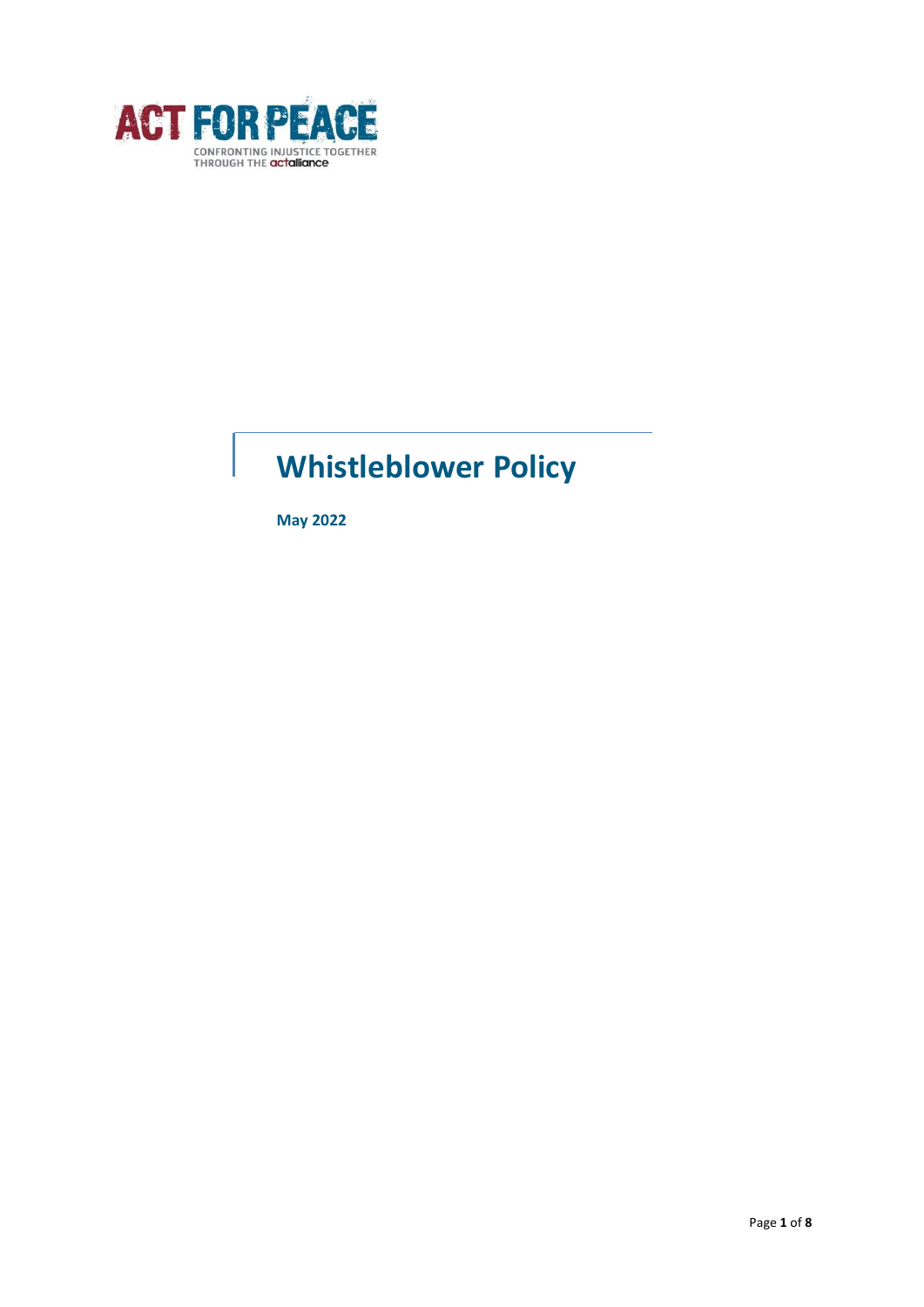| <b>Board Ratification</b>            | May 2020 |                                                                                                                                                                                                                                                                |
|--------------------------------------|----------|----------------------------------------------------------------------------------------------------------------------------------------------------------------------------------------------------------------------------------------------------------------|
| Date                                 | Nov 2018 |                                                                                                                                                                                                                                                                |
| <b>Reaffirmation</b>                 |          |                                                                                                                                                                                                                                                                |
| Date                                 |          |                                                                                                                                                                                                                                                                |
| <b>Revision Date</b>                 | Nov 2019 | Revised to reflect our PSEAH policy and to correct contact<br>details.                                                                                                                                                                                         |
|                                      | May 2022 | Contact details updated including Stopline details.<br>Updates to definitions to include protections under Australian<br>Law in certain circumstances.<br>Update to structure of policies policy and references<br>Commitment to well-being of victim/survivor |
| <b>Next Review Date</b><br>and Cycle | May 2025 | Three years from date of ratification or last substantial review, or<br>when required by Australian Govt or other Regulatory bodies.                                                                                                                           |

*"Typically, whistleblowing happens when an employee or worker raises a specific concern, usually to their employer or an external regulator, regarding some danger, fraud or other illegal or unethical conduct that affects others, for example other workers or members of the public. The potential organisational risks are normally greater in workplace malpractice complaints and generally do not affect the complainant personally. They are therefore different from a normal grievance or complaint which the individual is personally affected. (People in Aid Guide and Template, Whistle Blowing, Revised 2008)".*

## **1. Policy Statement**

The purpose of this policy is to encourage the reporting of serious misconduct within or by Act for Peace by providing safe reporting mechanisms and protection for people who make such disclosures as whistleblowers.

This Policy supports the disclosure of wrongdoing occurring within or by Act for Peace so that appropriate action can be undertaken. Act for Peace is committed to maintaining an environment where legitimate concerns regarding illegal, unethical, corrupt or other improper conduct are able to be reported without fear of retaliatory action or retribution.

People who have a working relationship with Act for Peace are often the first to realise that there may be serious misconduct concerns, such as breaches of the Codes of Conduct, policies, or the law. However, they may not wish to report this misconduct for fear of appearing disloyal or concern about being victimised or subject to reprisals. We want to know if someone suspects, has observed of experienced wrongful conduct. The earlier Act for Peace finds out that something is going wrong in our organisation the sooner we can do something about it.

All Board members, staff, volunteers, contractors, consultants and partners of Act for Peace who are aware of possible wrongdoing have a responsibility to disclose that information.

When a person makes a disclosure of perceived wrongdoing:

- Their identity remains confidential at all times to the extent permitted by law or is practical in the circumstances
- They will be protected from reprisal, harassment or victimisation for making the disclosure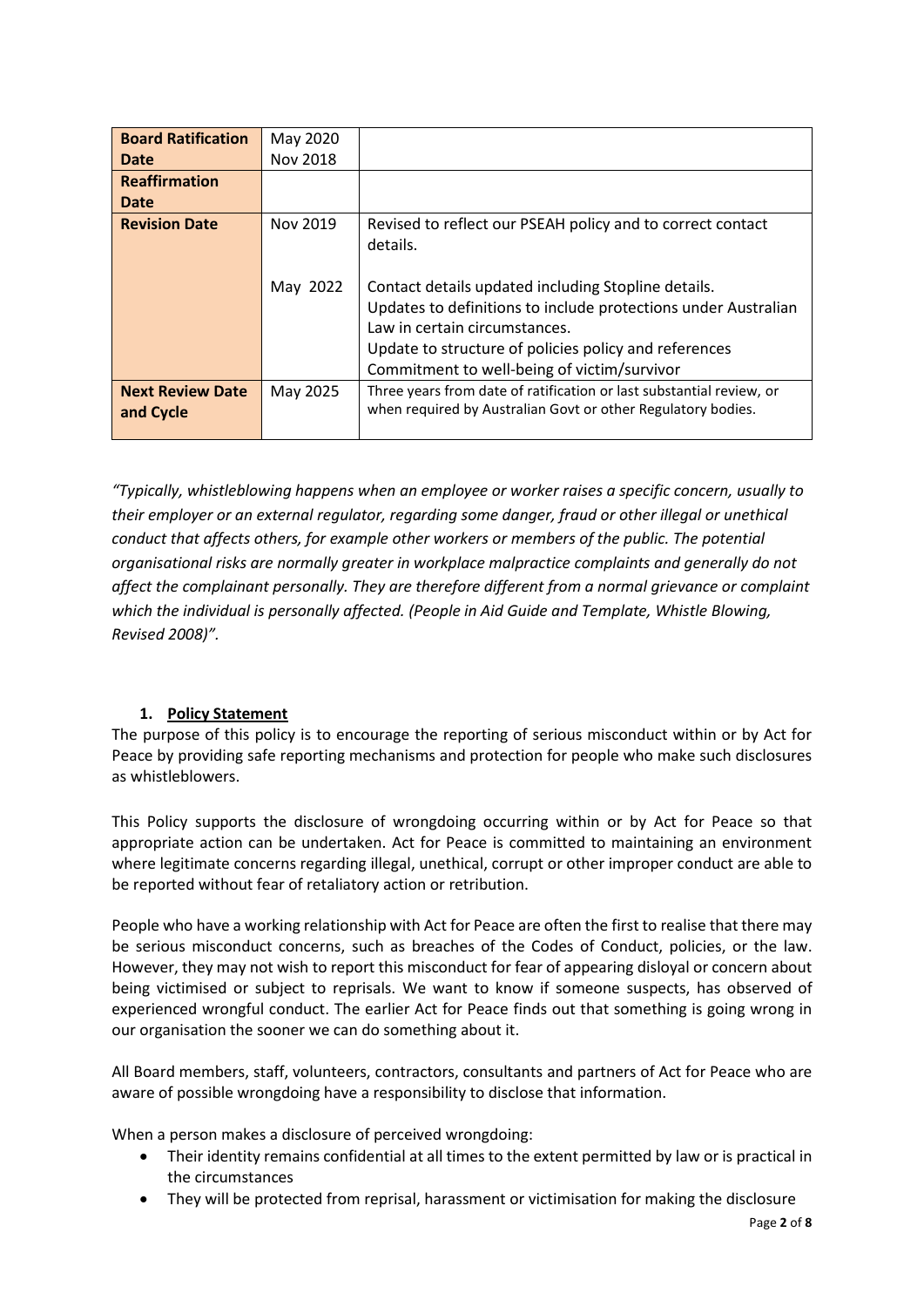- An independent internal inquiry or investigation will be conducted according to the investigation procedure. If necessary an external investigation will be conducted
- Issues identified from the inquiry / investigation will be resolved and/or rectified
- They will be informed of the outcome
- Any retaliation for having made the disclosure will be treated as serious wrong doing under this Policy
- They have extra protection under Australian law if they:
	- o Are connected to Act for Peace (be an 'eligible whistleblower")
	- o Tell the right person (a 'Contact Officer') and
	- o Make a certain type of complaint (a 'disclosable matter')

The Whistleblower Policy covers concerns that affect others, and generally do not affect the complainant personally. Our Complaints Policy covers concerns that directly or indirectly affect the complainant.

Our Staff Grievance Handling Policy relates to internal matters.

## **2. Objective**

As part of Act for Peace's commitment to being a healthy, transparent and open Agency, this policy ensures that Act for Peace maintains the highest commitment to the protection of whistleblowers and a safe environment for reporting.

## **3. Principles and Standards**

- **I. Integrity:** Act for Peace will act with honesty being guided by ethical and moral principles. We recognize the value and diversity of every person and are committed to treating others with due regard for their rights, dignity and integrity.
- **II. Address concerns informally where possible:** Informal concerns or grievances should be raised and discussed with responsible staff as close to the activity as possible so that informal discussion can resolve the issue quickly and effectively.
- **III. Accountability and Transparency:** Staff, Board members, contractors, consultants, partners and volunteers of Act for Peace must be consulted regarding appropriate and effective ways of giving feedback or making a complaint. They must also know their rights and entitlements and be fully informed of the whistleblower policy.
- **IV. Anonymity and confidentiality**: In the case of sensitive complaints, information about the complaint and subsequent investigation shall be addressed in a confidential way and only be disclosed to those that 'need to know' for the purpose of the investigation. Confidentiality for the Subject of Complaint should also be respected. Using a third-party reporting services allows greater ability for the complainant to remain anonymous if they wish.
- **V. Ensure the safety of all witnesses**: The risk of injury or harm to witnesses (the complainant, the Subject of Complaint, other witnesses) must be assessed and addressed when a formal complaint about a grievance is received prior to undertaking an investigation.
- **VI. Be proactive in addressing allegations of Sexual Exploitation and Abuse:** In the case of alleged sexual abuse, the witness, complainant / and or survivor(s) and the Subject of Complaint(s) shall receive timely and appropriate support and redress. This may include medical support and counselling.
- **VII. Be fair, independent and equitable:** All investigations must be conducted in a fair, independent and equitable way. Remember, as a witness, the Subject of Complaint is assumed innocent until an allegation is substantiated or not.
- **VIII. Respect national laws and contracts:** The complaints handling process must respect national employment and criminal laws (with the exception of national or customary laws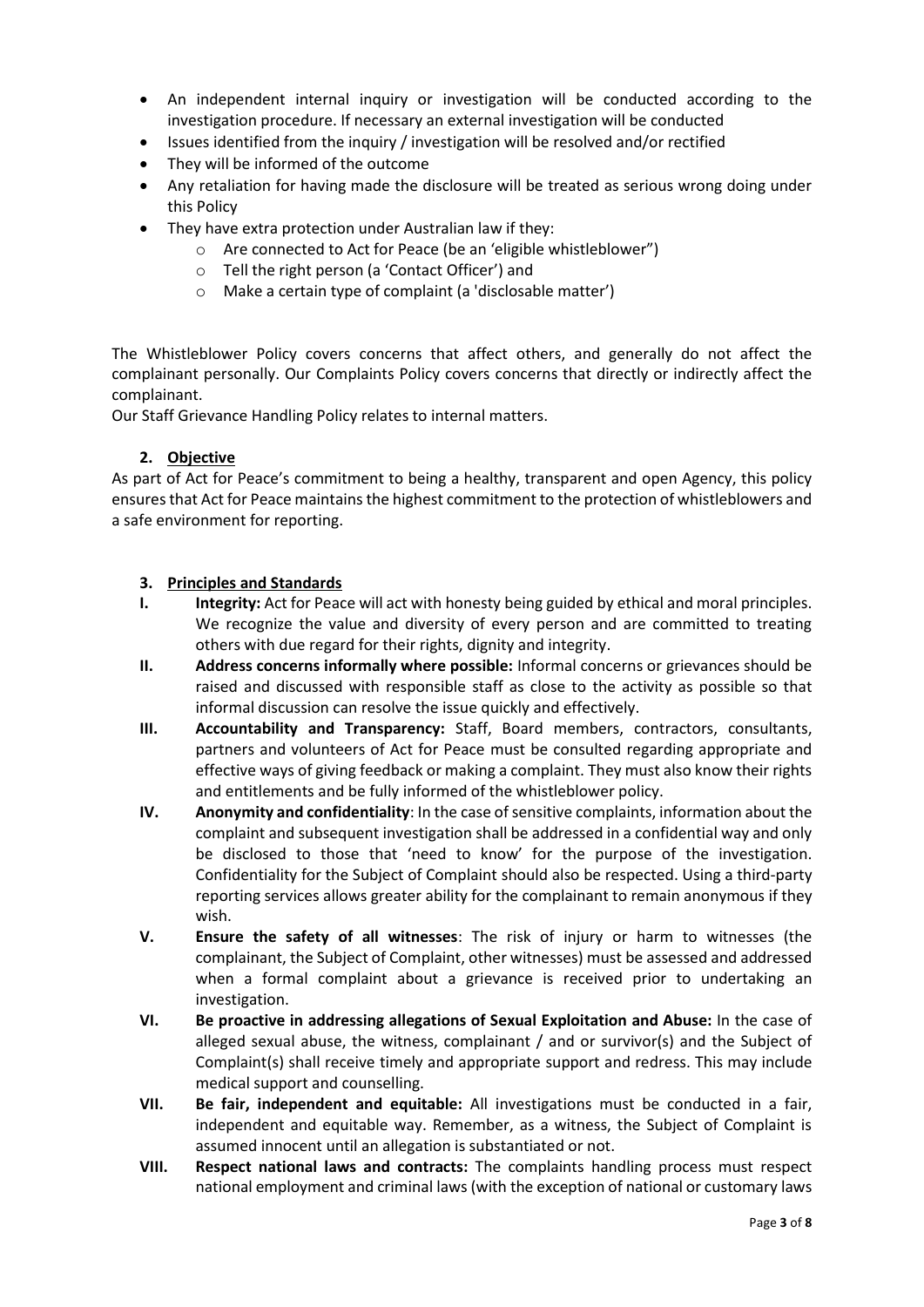that may be discriminatory or have the potential for negative consequences as decided by the investigation manager), Act for Peace employment contracts, policies, behavioral codes and procedures. If an Act for Peace policy has a higher standard than a national law, then in the case of staff discipline, the Act for Peace policy stands.

- **IX. Report Child and Sexual Exploitation and Abuse to the authorities where mandatory:** In countries where it is a legal obligation to report allegations of child abuse or sexual assault to the national police, Act for Peace management must consider whether, how and when to inform national authorities. The survivor's view shall be sought, as people who report abuse may be at risk from the authorities in some countries. Donors will be notified of abuse where required.
- **X. People focused and victim/survivor-centred:** Act for Peace understands that making complaints can be difficult and commits to a "do no harm "approach. We prioritise the safety, rights, needs and wishes of all people whilst ensuring procedural fairness to all parties. We especially recognise the needs of those who are vulnerable or may be victims/survivors of harm. Access to other support services including health or psychological services will be made available.

# **4. Scope**

This policy applies to staff, Board members, contractors, consultants, partners and volunteers. It also applies to a person or organisation with a relationship with Act for Peace who reports serious misconduct within or by an Act for Peace employee or other.

All employees, Board members, contractors, consultants, partners and volunteers of Act for Peace have an obligation to report any knowledge, suspicions, or concerns of breaches of the Act for Peace Code of Conduct or Child Safeguarding Code of Conduct through appropriate channels within the Act for Peace whistle blowers policy. This includes but is not limited to any suspicions of sexual exploitation, abuse and harassment.

This policy does not involve general complaints, queries or requests relating to:

(a) a general enquiry about AfP's work;

(b) a request for information;

(c) an initial request to amend donor records;

(d) a request to unsubscribe or be removed from AfP's database;

(e) a work-related grievance or interpersonal conflicts between staff (covered by Staff Grievance Handling Policy); or

(f) a general complaint such as AfP failing to meet a specific commitment or obligation in our programs (covered by Complaints Policy)

#### **5. Definitions**

#### Whistleblowing is:

The disclosure by or for a witness, of actual or suspected misconduct in Act for Peace that reveals fraud, corruption, illegal activities, gross mismanagement, malpractice, sexual exploitation, abuse, harassment, risk to health and safety or any other serious wrong doing.

Whistleblowing disclosures are normally greater in severity to general complaints and generally do not affect the complainant personally. They are therefore different from a normal grievance or complaint which the individual is personally affected.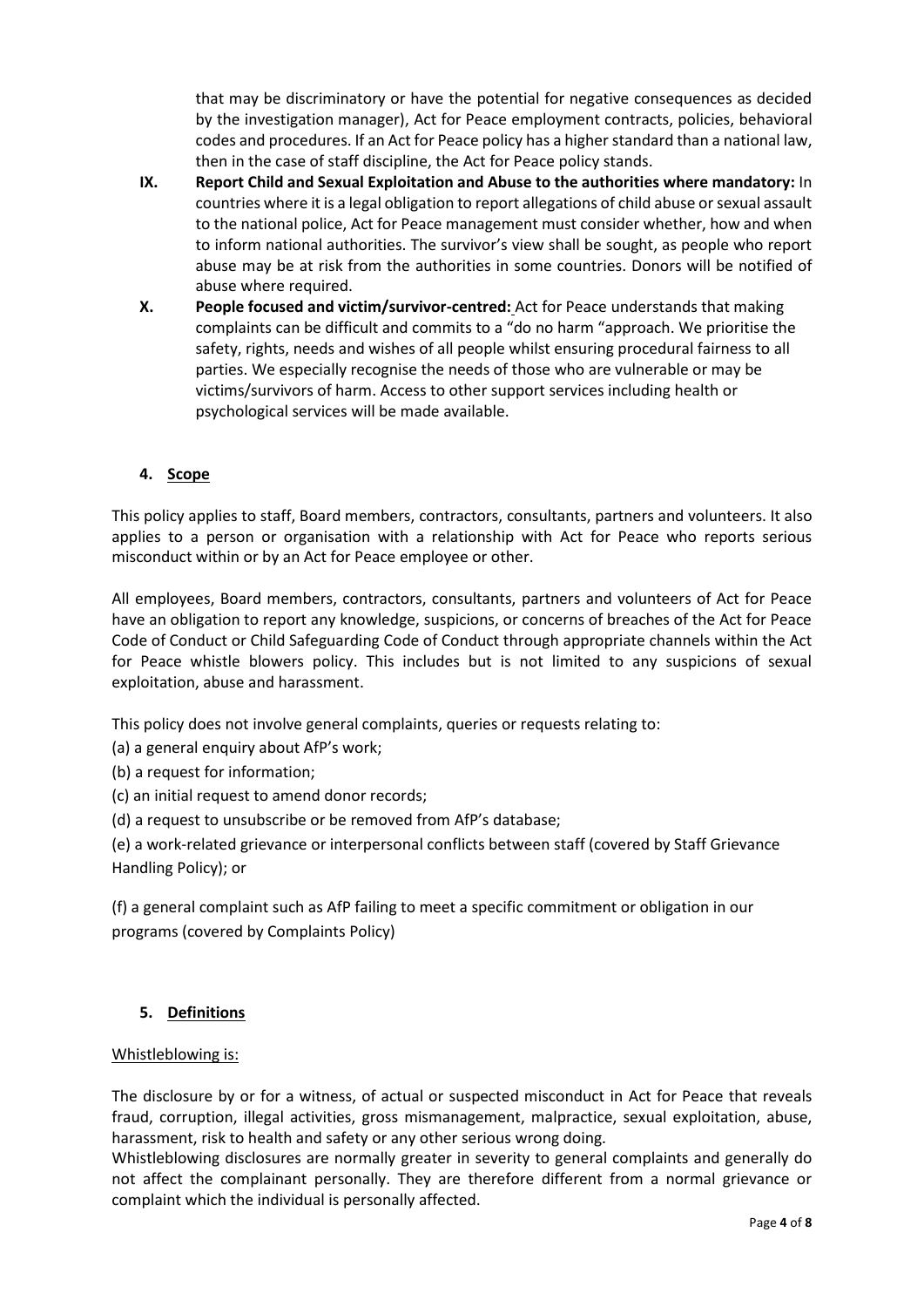## A Whistleblower is:

A person who reports serious misconduct in accordance with this policy. The report may be made anonymously. A Whistleblower is someone who raises a concern about a danger or an illegality that affects others; they are not usually directly affected by the danger or illegality and therefore are unlikely to have a personal interest in the outcome of any investigation that may occur.

#### An Eligible Whistleblower is:

A person who makes or attempts to make a protected disclosure and is connected to Act for Peace as:

- a) A current or former employee, volunteer, Board Director, contractor, or an employee of a contractor or partner who has supplied goods or services to Act for Peace
- b) A spouse, relative or dependant on of the people referred to at (a).

#### A Contact Officer is:

A person responsible for receiving protected disclosures (the information that is 'whistle blown') and referring them to the appropriate person for investigation and action.

The Contact Officer is also responsible for ensuring that the Whistleblower has adequate support through the investigation process. The responsibilities of a Contact Officer cannot be delegated (except between Contact Officers if the appointed Contact Officer is required to be absent from the office for a period of time or is due for leave).

#### Act for Peace Contact Officers:

| <b>Name</b> | Title                          | <b>Contact Email</b>          | <b>Contact Number</b> |
|-------------|--------------------------------|-------------------------------|-----------------------|
| Janet       | <b>Chief Executive Officer</b> | complaints@actforpeace.or.gau | +61 2-8259-0825       |
| Cousens     |                                |                               | +61 410-676-007       |
| Tricia Keys | <b>Head of Operations</b>      | complaints@actforpeace.org.au | +61 -8259-0800        |

If your disclosure is about the CEO you can also make a complaint to the Head of Operations or a Board Director.

#### External Contact Officer:

Stopline is an external complaints and whistleblowing service engaged by Act for Peace to support safe handling of complaints and investigations. Stopline can be contacted:

- By Email: **actforpeace@stopline.com.au**
- By online web-based form: **[https://actforpeace.stoplinereport.com](https://actforpeace.stoplinereport.com/)**
- By Letter: **Act for Peace, c/o Stopline, PO Box 403,Diamond Creek, VIC 3089, Australia**
- By phone: **Australia: 1300 30 45 50 International: +61 3 9811 3275**

Other organisations are also eligible to receive whistleblowing complaints, including ACFID, a government body such as ASIC, an auditor or a legal practitioner (in this case you must ask for legal advice on Whistleblower protections).

#### A Whistleblower Protection Officer is:

A person appointed by Act for Peace to lead the investigation who should be either:

- A qualified internal investigator who is independent of the area where the wrongdoing is alleged to have occurred, or
- A qualified external investigator independent of Act for Peace where considered necessary.

#### A Disclosable Matter:

Misconduct, for this policy, is behaviour that: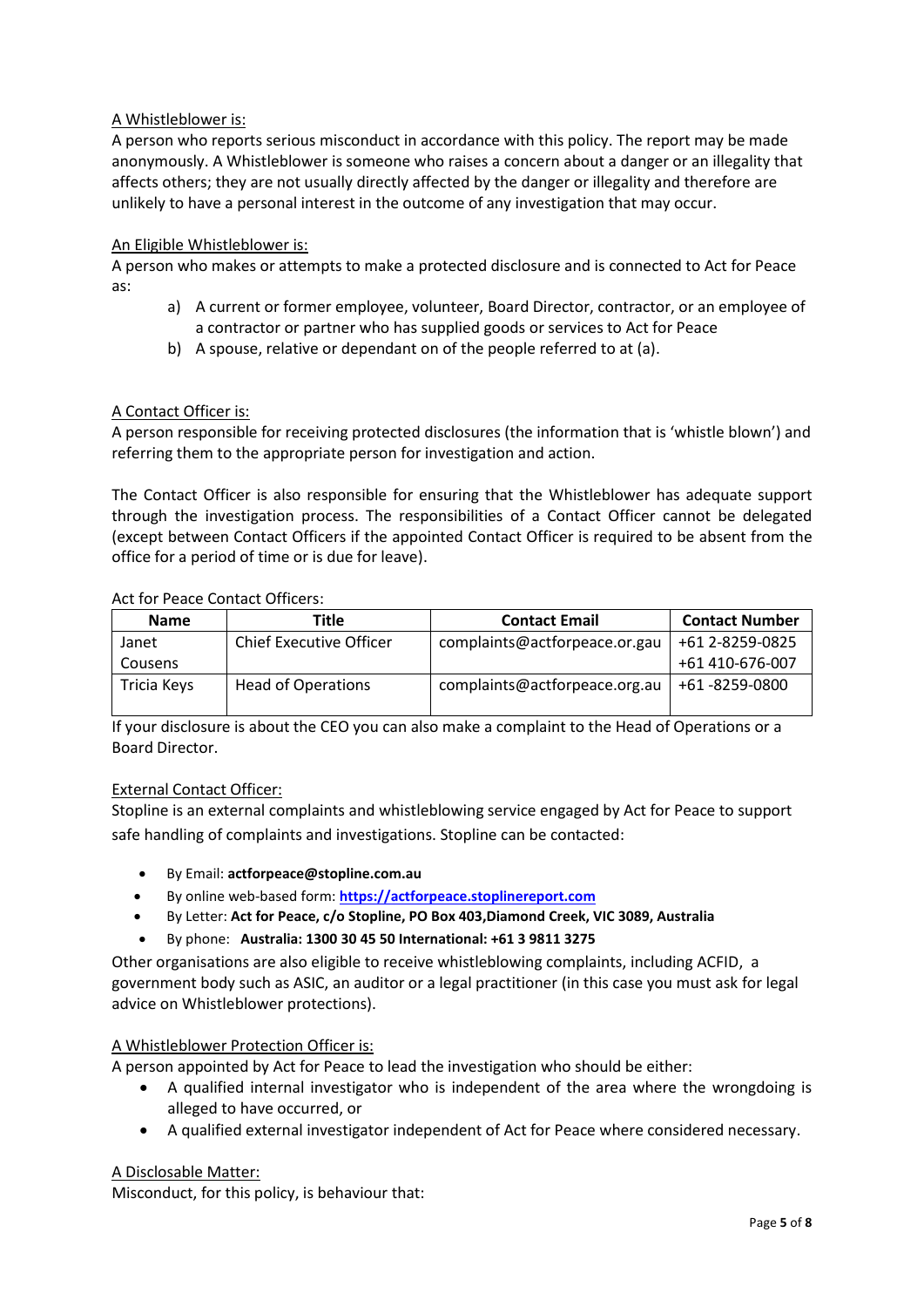- Breaches our Code of Conduct or Child Safeguarding Code of Conduct
- Breaches legislation, regulations or local government by-laws or is otherwise illegal (including corporations law, theft, drug sale / use, violence or threatened violence or criminal damage against property)
- Is corrupt or is an abuse of public trust
- Is unethical, fraudulent, or considered maladministration including acting dishonestly or willfully breaching the Act for Peace Codes of Conduct or the ACFID Code of Conduct
- Is harassment, unlawful discrimination or bullying
- Perverts the course of justice
- Unreasonably endangers health and safety of others or the environment
- Results in serious or substantive waste (including of agency resources)
- Is gross mismanagement or repeated breaches of administrative procedures
- Causes financial or non-financial loss to Act for Peace; or damage its reputation; or be otherwise seriously contrary to Act for Peace's Whistleblower policy
- Involves any other kind of serious impropriety including retaliatory action against a Whistleblower for having made a wrongdoing disclosure.

## Mandatory Reporting

The obligation of certain professional groups and community members to report incidents of abuse. At Act for Peace, it is mandatory to report any concerns, suspicions or alleged incidents of child abuse or exploitation and/or any sexual exploitation, abuse or harassment in line with our PSEAH and Child Protection policies. It is also mandatory to report fraud and suspected terrorism activities.

## Whistleblower Protections

If a complaint is made in good faith the whistleblower may receive additional protections under Australian Law (the corporations Act) in certain circumstances. To receive these extra protections the Whistle-blower needs to:

- Be an 'eligible whistle-blower'
- Tell the right person (a contact officer)
- Make a complaint that is a 'disclosable matter'

## **6. Procedures**

- 1. All Act for Peace staff will be made aware of this policy and their responsibilities to report wrongdoing to a Contact Officer or via the Act for Peace external Whistleblower and complaints management hotline, Stopline. It is the responsibility of the Chief Executive Officer to ensure all staff are adequately trained in understanding, identifying and (where possible) mitigating any activity that may be misconduct, as defined in this policy.
- 2. The Whistleblower policy will be available on the Act for Peace website.
- 3. A Whistleblower should report instances of, or suspicions of misconduct to Stopline or a Contact Officer. Reports must be made in good-faith and be as thorough as possible. False or malicious allegations may result in disciplinary action.
- 4. We encourage use of the Stopline Whistleblower service if:
	- complainants feel uncomfortable reporting to the Contact Officers, or
	- If complainants have sensitive or whistleblower complaint (including child protection,
	- sexual exploitation, abuse, harassment or fraud), or
	- If complainants wish to make an anonymous complaint.

Page **6** of **8** To remain anonymous, complainants can make a complaint to Stopline without sharing their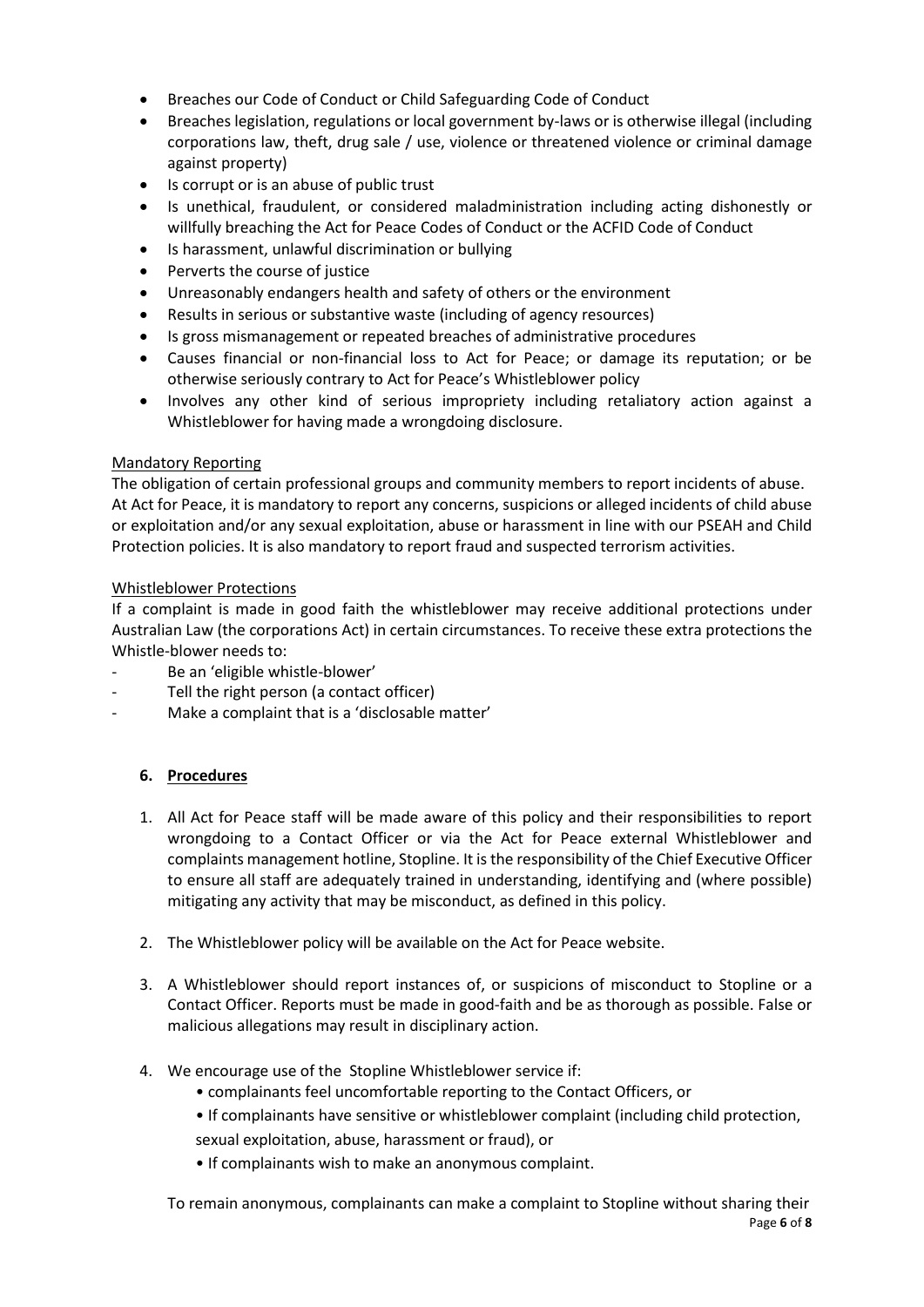name, or they can tell Stopline their name but ask Stopline not to share their name with Act for Peace. If complainant want to receive updates about the complaint they will need to tell Stopline how to contact them (Stopline will keep contact information confidential).

Any employee or volunteer, partner, vendor, programme participant, or other outside party, may use this service to report wrongful conduct.

- 5. If a complaint or whistleblowing allegation is made via StopLine they will alert a Contact Officer to allow an investigation to take place. StopLine may continue to be involved to support the investigation process.
- 6. The Contact Officer will appoint an appropriate Whistleblower Protection Officer, who is not implicated in the report to lead the investigation. The responsibilities of the appointed investigator include the assurance that action taken in response to the inquiry is appropriate to the circumstances and retaliatory action will not be taken against the Whistleblower.
- 7. The Contact Officer will notify the Chair of the Act for Peace Board, and authorities as required by the nature of the disclosure.
- 8. The Whistleblower Protection Officer has access to independent financial, legal and operational advisors as required, which may include Stopline, and a direct line of reporting to the Contact Officer, as may be required to satisfy the objectives of this policy.
- 9. The Whistleblower Protection Officer will follow Act for Peace's Complaints Procedure and Investigation Procedure.
- 10. The Whistleblower Protection Officer must keep the Contact Officer regularly informed of the investigation process.
- 11. The Whistleblower Protection Officer is responsible for keeping the Whistleblower informed of the progress and outcomes of the inquiry/investigation subject to considerations of privacy of those against whom the allegations have been made.
- 12. The Whistleblower Protection Officer may second the expertise of other officers in Act for Peace to assist in the investigation and may seek the advice of internal or external experts as required.
- 13. Act for Peace will keep a confidential register of complaints with the ability to de-identify complaints at the request of the victim/survivor.

## **7. Obligations**

A Whistleblower must provide information to assist any inquiry/investigation of the wrongdoing disclosed.

Even though a Whistleblower may be implicated in the wrongdoing they must not be subjected to any actual or threatened retaliatory action, victimisation or harassment in reprisal for making a report under this policy.

It is important to note that making a report may not protect the Whistleblower from the consequences flowing from involvement in the wrongdoing itself. A person's liability for their own conduct is not